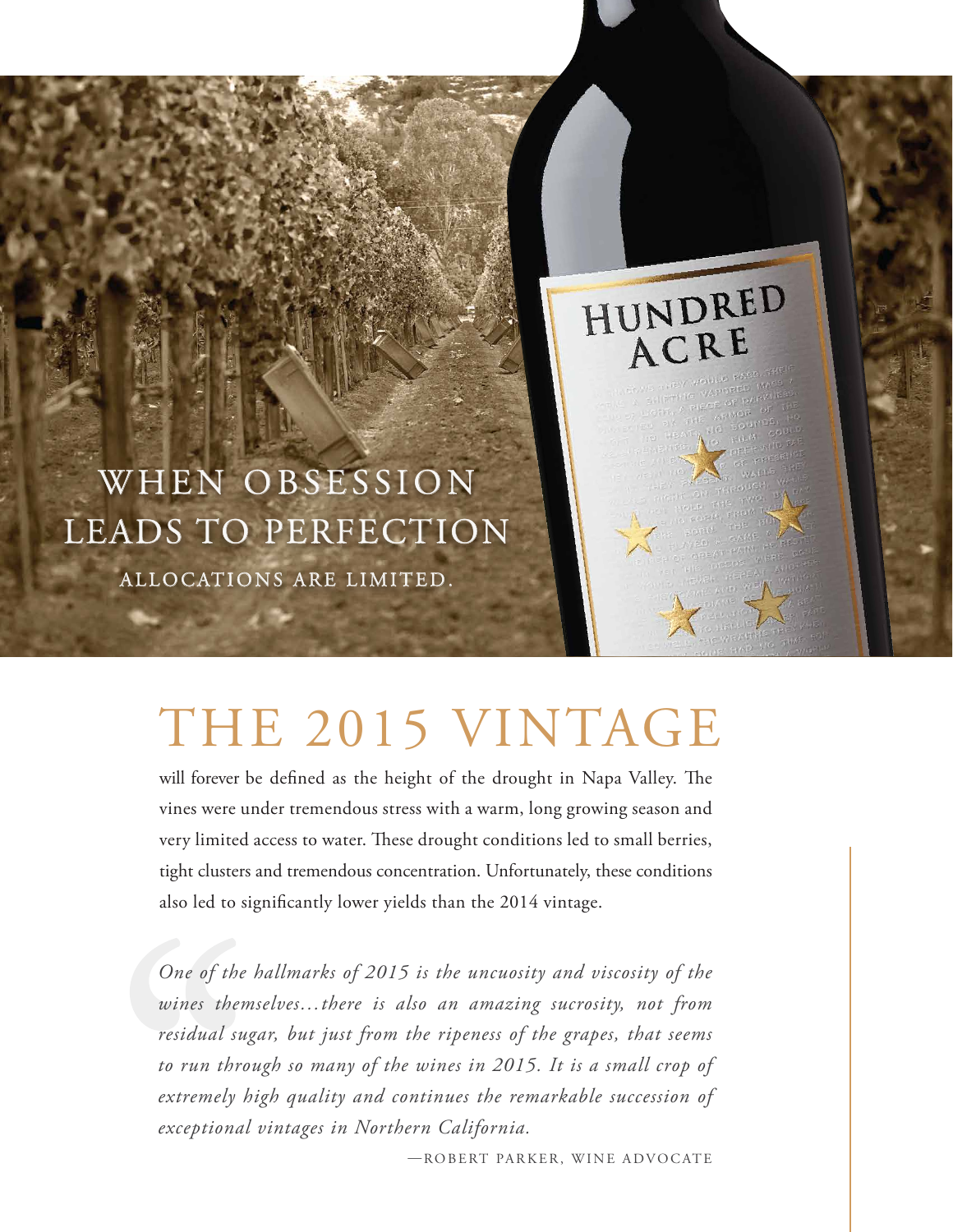## "SUPER, SUPER SMALL CROP and EXTREME HIGH QUALITY"

#### —JAYSON WOODBRIDGE



EACH SINGLE VINEYARD WINE represents the true expression of terroir from its namesake Hundred Acre estate vineyard: ARK and Kayli Morgan. They are the very essence of a complete and total commitment to an exacting standard, designed to express the nuances that make each vineyard unique. It is a rigorous process whereby each individual block selection is pruned to one cluster per shoot, undergoes multi-pass harvesting, table sorted berry by berry, puncheon fermented and sur lie aged in separate barrels before the blend is assembled. Each and every barrel is then smelled, tasted and hand-selected by Jayson, in order create a final blend that captures the specific place, time and story the wine will tell.

# 2015 ARK VINEYARD



*2015 has turned out to be a spectacular, high-quality vintage in the North Coast.*

—ROBERT M. PARKER, JR. *Issue 227 — The Wine Advocate October 2016* 

# 2015 KAYLI MORGAN VINEYARD



*A small crop of extremely high quality and continues the remarkable succession of exceptional vintages in Northern California.* 

—ROBERT M. PARKER, JR. *Issue 227 — The Wine Advocate October 2016* 

"Altogether, this is a remarkable winery with a highly personalized vision that is producing EXTRAORDINARY WINES and we're all the better for it."

CONTACT YOUR HUNDRED ACRE SALES REPRESENTATIVE FOR ALLOCATION INFORMATION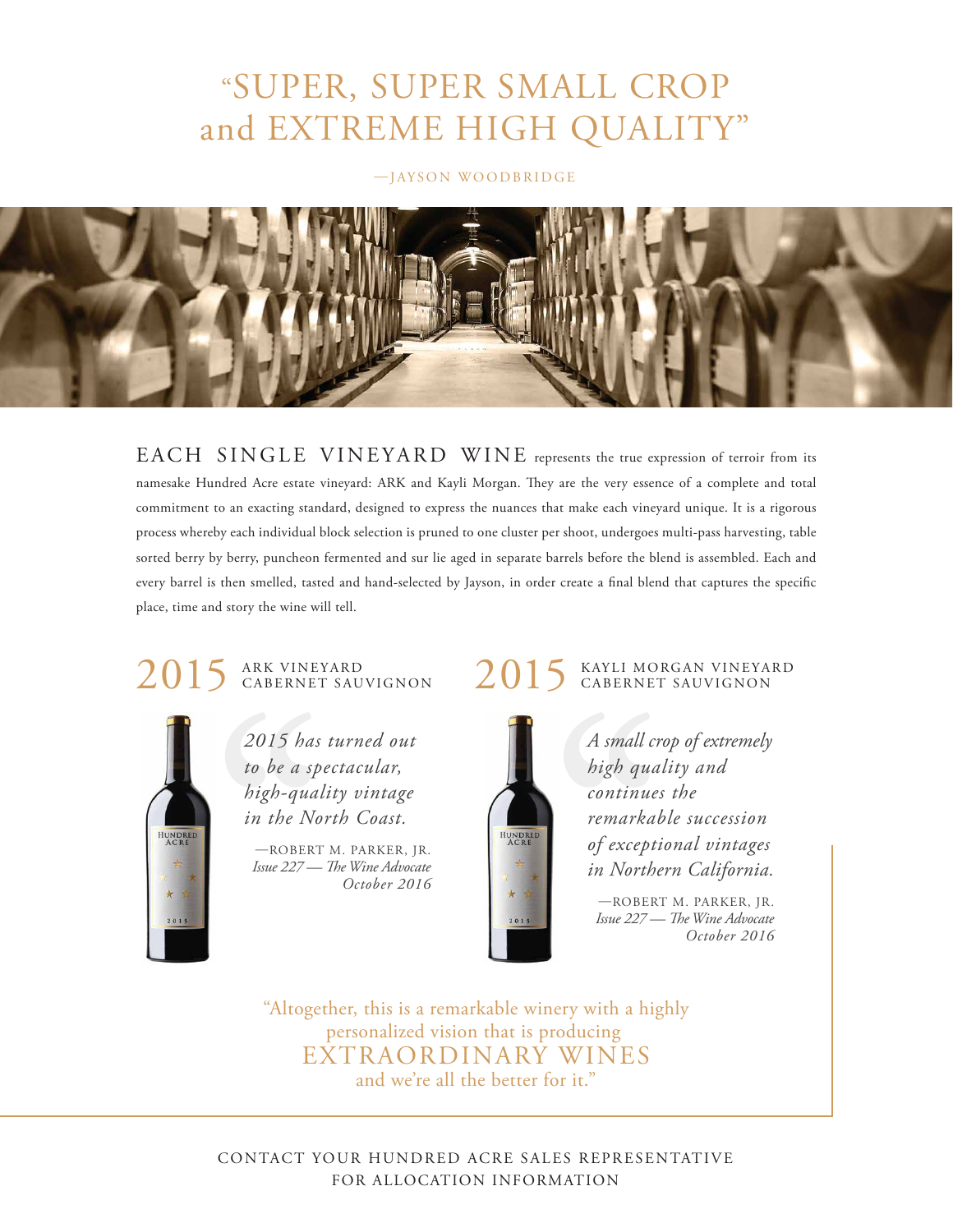### HUNDRED ACRE

NED TRIETE MU **JOURED MANY TRO** 2015

### KAYLI MORGAN VINEYARD CABERNET SAUVIGNON 2015

#### WINEMAKER NOTES

All Hundred Acre wines are made by sorting the fruit berry by berry, fermenting in small, French oak fermenters, and long aging in the nest barriques. The secret to Hundred Acre is no compromise and no detail overlooked, ever.

The 2015 vintage will forever be defined as the height of the drought in Napa Valley. The vines were under tremendous stress with a warm, long growing season and very limited access to water. These drought conditions led to small berries, tight clusters and tremendous concentration. Unfortunately, these conditions also led to significantly lower yields than the 2014 vintage.

#### VINEYARD NOTES

Kayli Morgan is where it all started. In August of 2000, I paid the highest price to date ever paid for planted vineyard land in Napa Valley. After examining the vineyard over a week's time, I knew I had to own it and that it would make one of the world's greatest wines. Six weeks later we harvested the first vintage of Hundred Acre, and in a year that was panned by the press, I made one of the highest scoring wines of the vintage...the rest is history.

The Kayli Morgan Vineyard is located just north of Saint Helena, California at the base of Howell Mountain. The soils are a chocolatey clay, holding moisture to keep the vines cool. As summer progresses, the ground forms micro-cracks, allowing the roots to seek water deeper and deeper into the earth; as they do, they pick up minerals that give Kayli Morgan its distinctive characteristics. Kayli Morgan is a single estate vineyard and 100% Cabernet Sauvignon.

#### COOPERAGE

Hundred Acre wines are aged for a minimum of 30 months in the finest center cut of French oak barrique. The stave wood is hand-selected for ultra-tight grain, then air dried for three years before being made into barrels.

#### APPELLATION

Napa Valley

BY JAYSON WOODBRIDGE | PROPRIETOR + WINEMAKER

"A small crop of EXTREMELY HIGH QUALITY... vintages in Northern California."

-Robert M. Parker, Jr. Issue 227 The Wine Advocate, October 2016